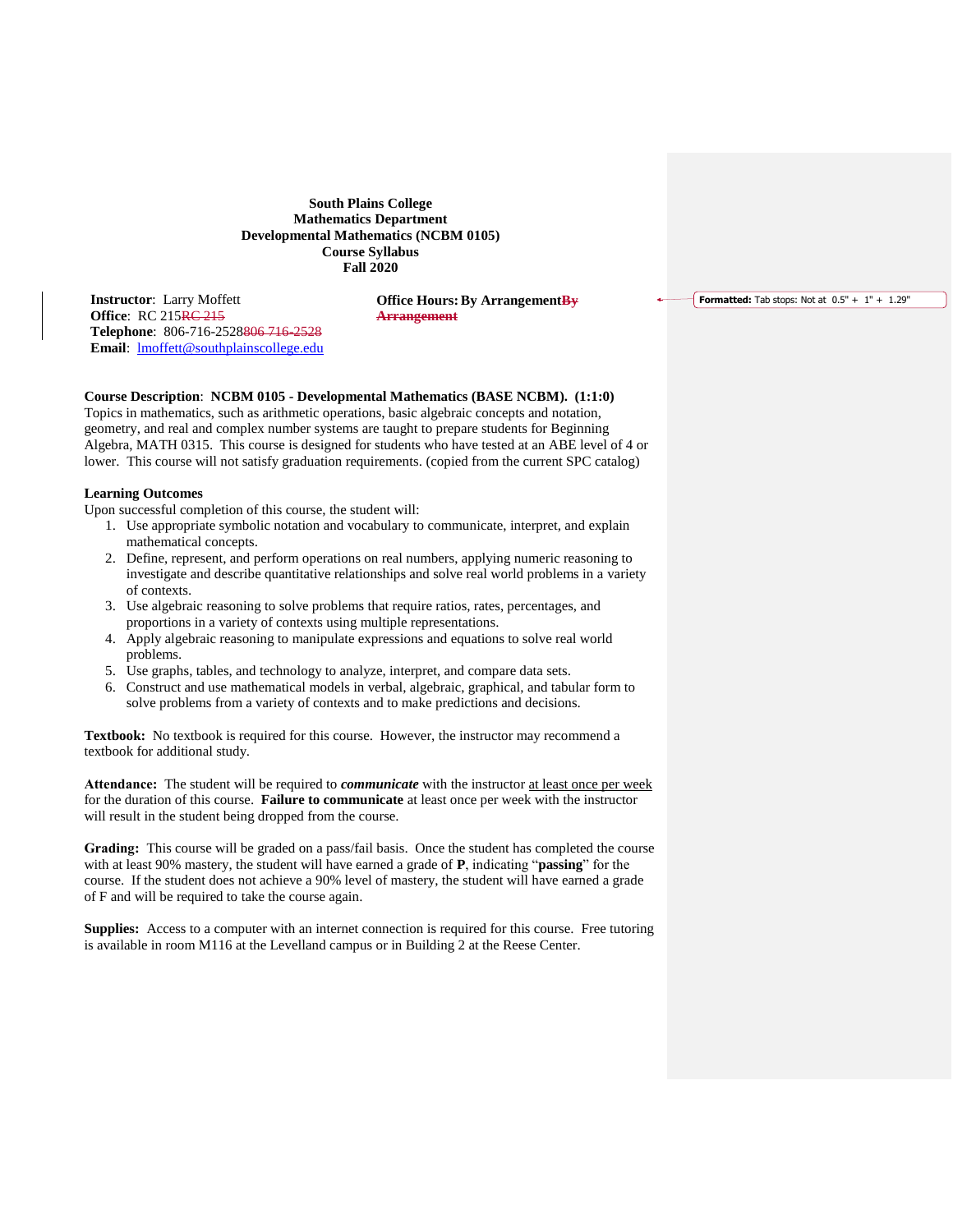# **Accessing the Course Diagnostic and Learning Modules:**

**Creating an Account: First**, the student will need to create an account at [https://southplainscollege.edready.org](https://southplainscollege.edready.org/) . Here are the steps:

- 1. Go to this website and choose the "Get Started" option. If you already have an EdReady account, then choose the "Log In" option at the upper-right corner of the screen.
- 2. Complete the brief form on the "Sign Up for EdReady" screen.
- 3. After setting up a username and password, choose the "Enter a key to add goals" option. **MoffettFall20** is Your key for this course.

**Taking the Initial Diagnostic Test: Second**, after creating the account, you will need to take the initial diagnostic test.

- Please allow at least one hour for this test. However, if you need more time or need to step away, there is an option to save and exit.
- After completing this initial diagnostic test, contact your instructor for next steps to complete the requirements for this course.

**Diversity:** In this class, the teacher will establish and support an environment that values and nurtures individual and group differences and encourages engagement and interaction. Understanding and respecting multiple experiences and perspectives will serve to challenge and stimulate all of us to learn about others, about the larger world and about ourselves. By promoting diversity and intellectual exchange, we will not only mirror society as it is, but also model society as it should and can be.

**Disability:** Students with disabilities, including but not limited to physical, psychiatric, or learning disabilities, who wish to request accommodations in this class should notify the Disability Services Office early in the semester so that the appropriate arrangements may be made. In accordance with federal law, a student requesting accommodations must provide acceptable documentation of his/her disability to the Disability Services Office. For more information, call or visit the Disability Services Office at Levelland (Student Health & Wellness Office) 806-716-2577, Reese Center (Building 8) & Lubbock Center 806-716-4675, or Plainview Center (Main Office) 806-716-4302 or 806-296-9611.

South Plains College does not discriminate on the basis of race, color, national origin, sex, disability or age in its programs and activities. The following person has been designated to handle inquiries regarding the non-discrimination policies: Vice President for Student Affairs, South Plains College - 1401 College Avenue, Box 5, Levelland, TX 79336, 806-894-9611.

# **South Plains College Common Course Syllabus: NCBM 0105 Revised August 2020**

**Department:** Mathematics, Engineering, and Computer Science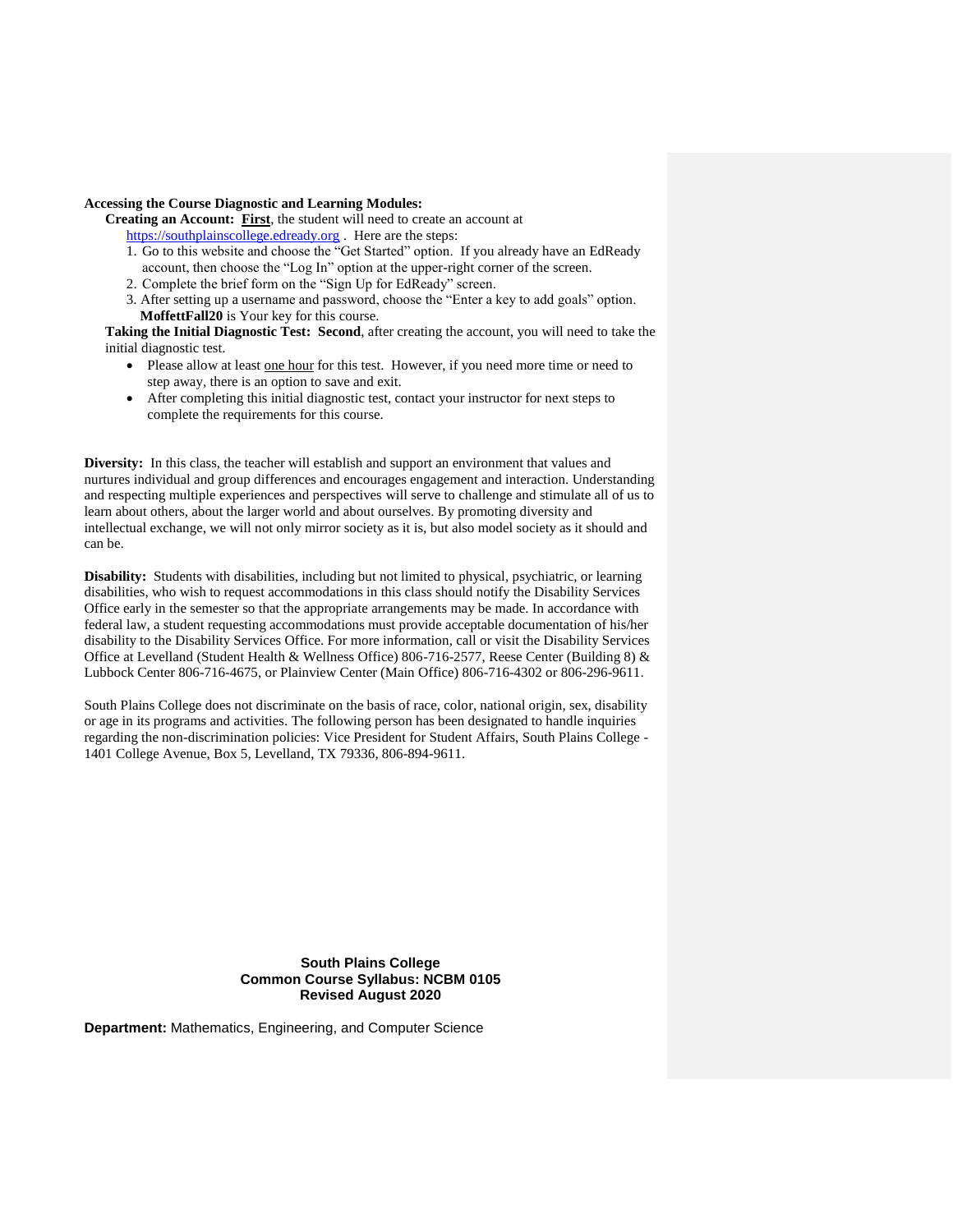**Discipline:** Mathematics

**Course Number:** NCBM 0105

**Course Title:** Developmental Mathematics

**Available Formats:** internet

**Campuses:** Levelland, Reese, Plainview, and Lubbock Center

**Course Description:** Topics in mathematics, such as arithmetic operations, basic algebraic concepts and notation, geometry. And real and complex number systems are taught to prepare students for MATH 0315, MATH 0332, MATH 0337, or MATH 0342.

**Prerequisite:** An ABE score on the TSIA.

**Credit:** 1 **Lecture:** 0 **Lab:** 3

**Textbook:** None, use of EdReady required

**Supplies:** Please see the instructor's course information sheet for specific supplies.

## **This course partially satisfies a Core Curriculum Requirement**: No

**Student Learning Outcomes:** Upon completion of this course and receiving a passing grade, the student will be able to:

- 1. Use appropriate symbolic notation and vocabulary to communicate, interpret, and explain mathematical concepts.
- 2. Define, represent, and perform operations on real numbers, applying numeric reasoning to investigate and describe quantitative relationships and solve real world problems in a variety of contexts.
- 3. Use algebraic reasoning to solve problems that require ratios, rates, percentages, and proportions in a variety of contexts using multiple representations.
- 4. Apply algebraic reasoning to manipulate expressions and equations to solve real world problems.
- 5. Use graphs, tables, and technology to analyze, interpret, and compare data sets.
- 6. Construct and use mathematical models in verbal, algebraic, graphical, and tabular form to solve problems from a variety of contexts and to make predictions and decisions.

#### **Student Learning Outcomes Assessment:** None

**Course Evaluation:** EdReady will evaluate the mastery of each student and give a score between 0 and 100.

**Attendance Policy:** Please see the instructor's course information sheet for specific attendance requirements.

**Plagiarism** violations include, but are not limited to, the following:

- 1. Turning in a paper that has been purchased, borrowed, or downloaded from another student, an online term paper site, or a mail order term paper mill;
- 2. Cutting and pasting together information from books, articles, other papers, or online sites without providing proper documentation;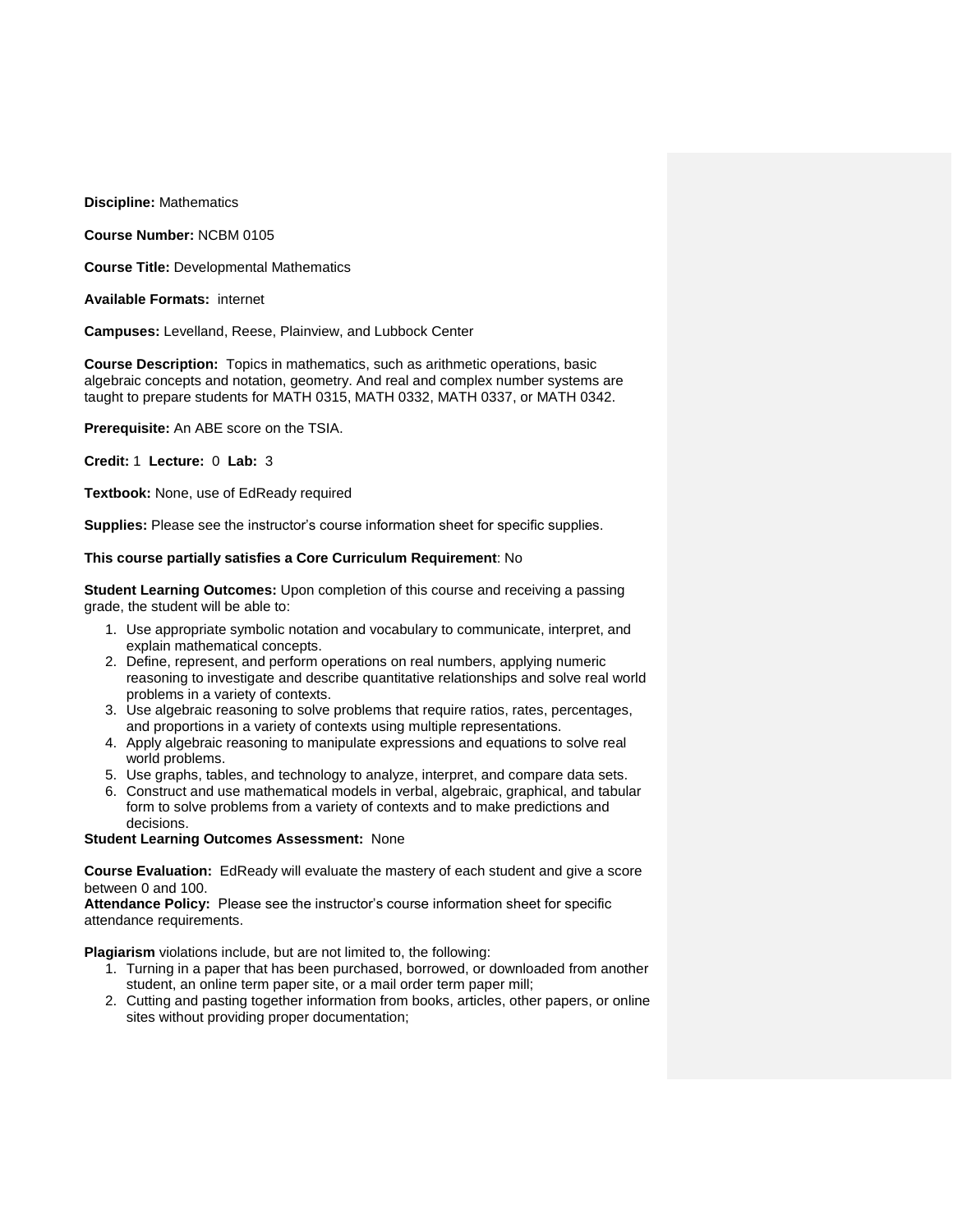- 3. Using direct quotations (three or more words) from a source without showing them to be direct quotations and citing them; or
- 4. Missing in-text citations.

**Cheating** violations include, but are not limited to, the following:

- 1. Obtaining an examination by stealing or collusion;
- 2. Discovering the content of an examination before it is given;
- 3. Using an unauthorized source of information (notes, textbook, text messaging, internet, apps) during an examination, quiz, or homework assignment;
- 4. Entering an office or building to obtain an unfair advantage;
- 5. Taking an examination for another;
- 6. Altering grade records;
- 7. Copying another's work during an examination or on a homework assignment;
- 8. Rewriting another student's work in Peer Editing so that the writing is no longer the original student's;
- 9. Taking pictures of a test, test answers, or someone else's paper.

**COVID Syllabus Statement:** Should be provided by the Vice-President of Student Services over email.

**Student Code of Conduct Policy:** Any successful learning experience requires mutual respect on the part of the student and the instructor. Neither instructor nor student should be subject to others' behavior that is rude, disruptive, intimidating, aggressive, or demeaning**.**  Student conduct that disrupts the learning process or is deemed disrespectful or threatening shall not be tolerated and may lead to disciplinary action and/or removal from class.

**Diversity Statement:** In this class, the teacher will establish and support an environment that values and nurtures individual and group differences and encourages engagement and interaction. Understanding and respecting multiple experiences and perspectives will serve to challenge and stimulate all of us to learn about others, about the larger world and about ourselves. By promoting diversity and intellectual exchange, we will not only mirror society as it is, but also model society as it should and can be.

**Disability Statement:** Students with disabilities, including but not limited to physical, psychiatric, or learning disabilities, who wish to request accommodations in this class should notify the Disability Services Office early in the semester so that the appropriate arrangements may be made. In accordance with federal law, a student requesting accommodations must provide acceptable documentation of his/her disability to the Disability Services Office. For more information, call or visit the Disability Services Office at Levelland (Student Health & Wellness Office) 806-716-2577, Reese Center (Building 8) 806-716-4675, or Plainview Center (Main Office) 806-716-4302 or 806-296-9611.

**Nondiscrimination Policy:** South Plains College does not discriminate on the basis of race, color, national origin, sex, disability or age in its programs and activities. The following person has been designated to handle inquiries regarding the non-discrimination policies: Vice President for Student Affairs, South Plains College, 1401 College Avenue, Box 5, Levelland, TX 79336. Phone number 806-716-2360.

**Title IX Pregnancy Accommodations Statement:** If you are pregnant, or have given birth within six months, Under Title IX you have a right to reasonable accommodations to help continue your education. To [activate](http://www.southplainscollege.edu/employees/manualshandbooks/facultyhandbook/sec4.php) accommodations you must submit a Title IX pregnancy accommodations request, along with specific medical documentation, to the Director of Health and Wellness. Once approved, notification will be sent to the student and